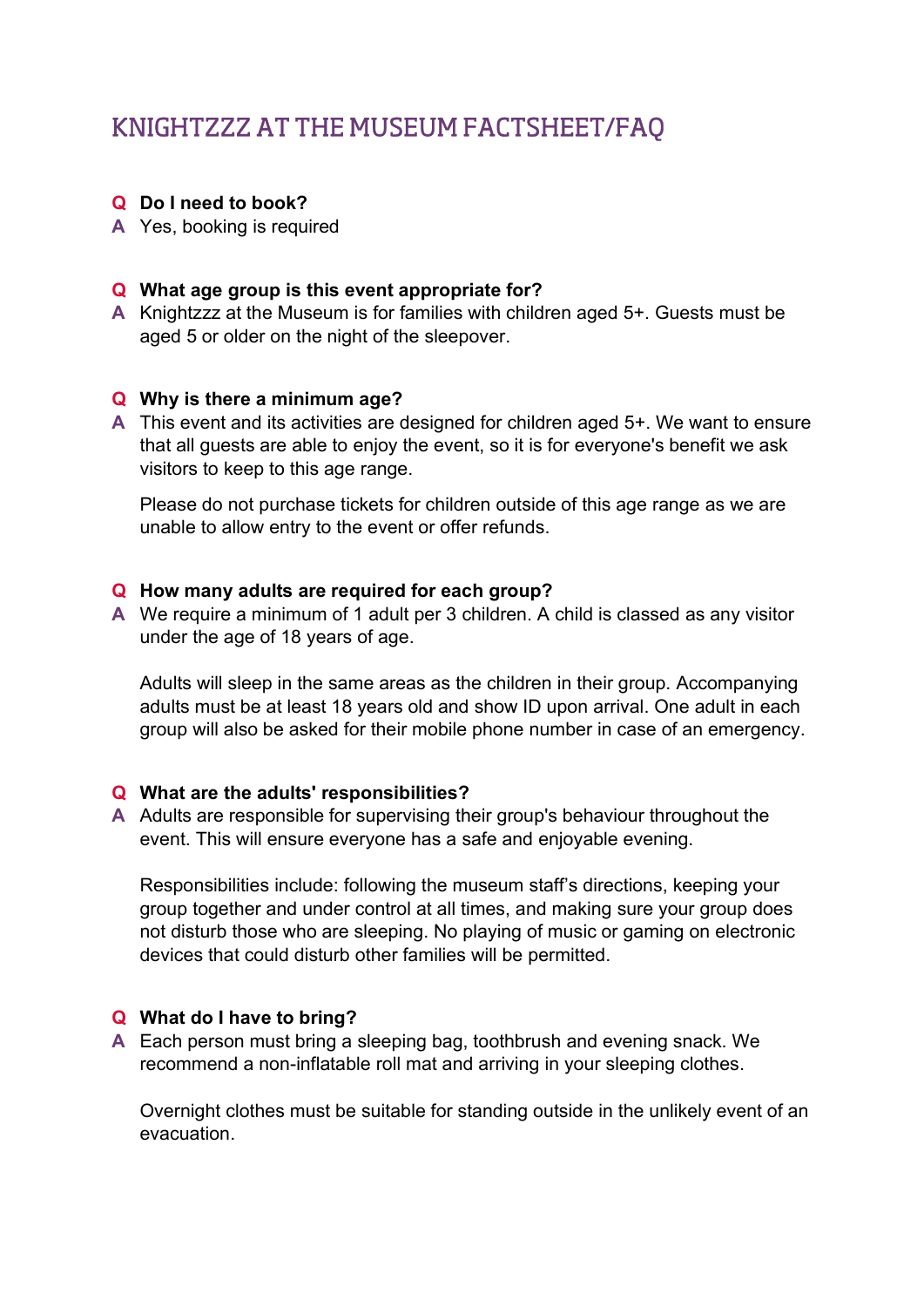Shoes must be worn at all times in the Museum for health and safety reasons, apart from when you are sleeping.

We advise you to bring a bottle of water, a pillow, and eye shades for sleeping as some lighting remains on overnight. We do not permit the use of earplugs, to ensure that we have full attention in the unlikely event of an evacuation being necessary.

For health and safety reasons we cannot allow any inflatable mats or mattresses. If you need to bring a camp bed for medical reasons, please let us know upon booking so we can ensure it meets our health and safety requirements.

We strongly recommend that you do not bring things that are of financial or sentimental value. The Museum takes no responsibility for loss of or damage to any items belonging to visitors.

You are not allowed to plug any electrical items into the Museum's sockets during the event (this includes mobile phone chargers).

#### Q Do we need to bring food?

A We recommend that you eat a meal before arriving and bring a small snack for later in the evening. Small snacks are permitted to be eaten on non-carpeted areas.

We do not provide cutlery or plates for eating. Please ensure that you do not bring knives as these will be confiscated. Plastic cutlery is allowed.

In the morning, we provide a cold breakfast of fruit, pastries and cereals bars with fruit juice, teas and coffees. We cannot guarantee that our breakfast will be nut, gluten or dairy free unless specific arrangements have been made at the time of booking.

If you or your children cannot eat the breakfast provided, please advise when booking and bring your own breakfast with you. Please ensure that these food items won't need overnight refrigeration.

We cannot guarantee an allergy-safe environment. If you or any of the children in your group have any allergies you are concerned about, please confirm this when booking.

#### Q Can I add people to my group?

A You can add children or adults to your booking if tickets are still available for the space you have booked, but if the space/event is fully booked this will not be possible. Please book early to avoid disappointment.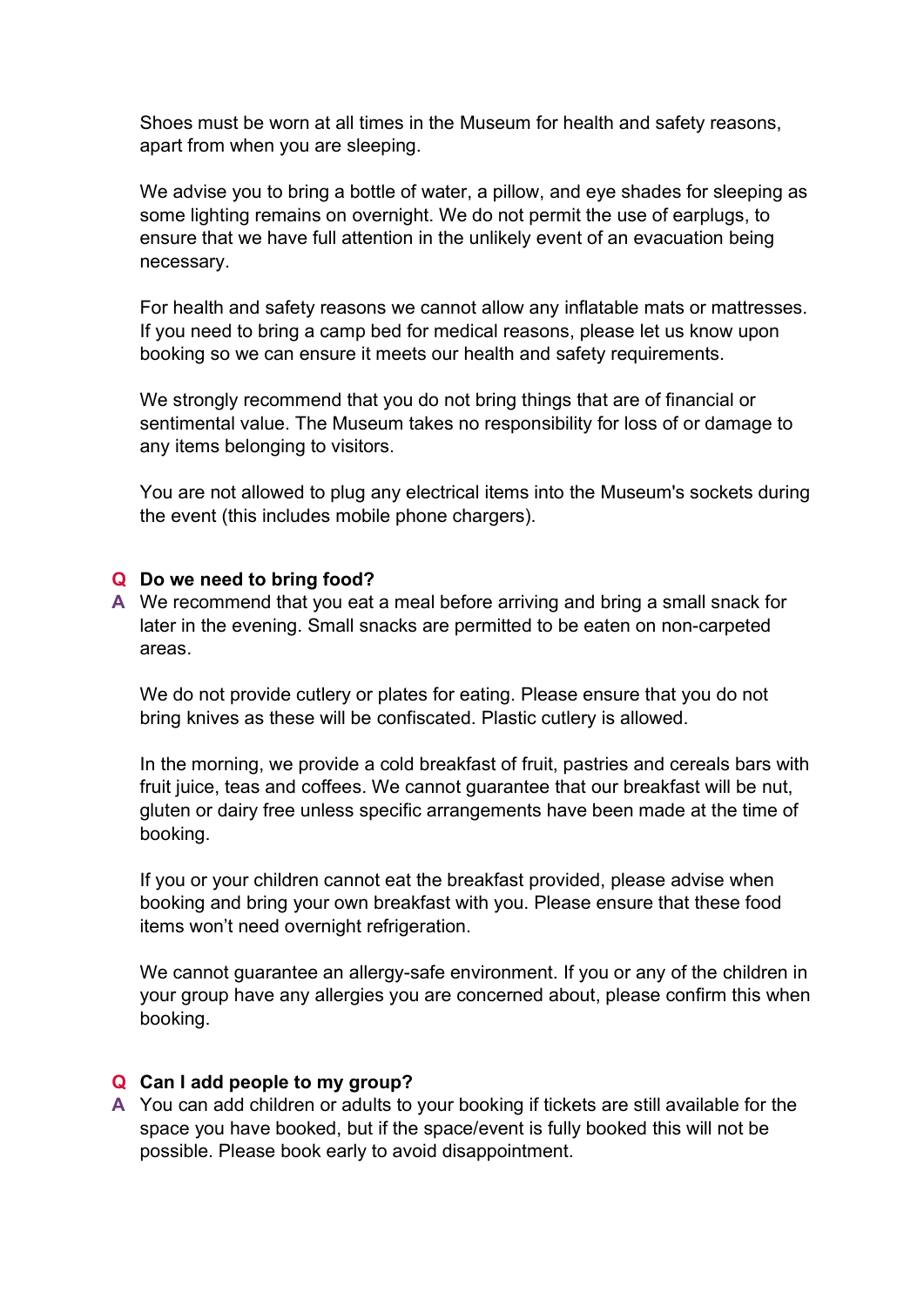# Q How do we get to the Museum?

A To reach Colchester by road, exit the A12 at junction 27 and follow the signs to the town centre. There are a number of car parks that you can use to visit Colchester museums, the closest being Britannia and Priory Street. We have no parking on site.

Colchester is just 58 minutes on the main train line from London or Norwich, then just a 20 minute walk from Colchester North Station or short bus ride to the town centre. Alternatively, the Castle is a 10 minute walk from Colchester Town Station, up Queens Street and St Botolph's Street. We are 10 minutes walk from the main bus station on Osborne Street.



#### Q What time do I need to arrive and which entrance should I use?

A Doors open at 19.00 and doors close at 20.00. Nobody will be permitted entrance outside of these specified times. Access via main Castle Entrance only.

# Q What if I'm running late?

A Please be aware that you may miss some of the activities if you arrive late. We cannot allow entry into the event after 20.00, and no refunds will be given.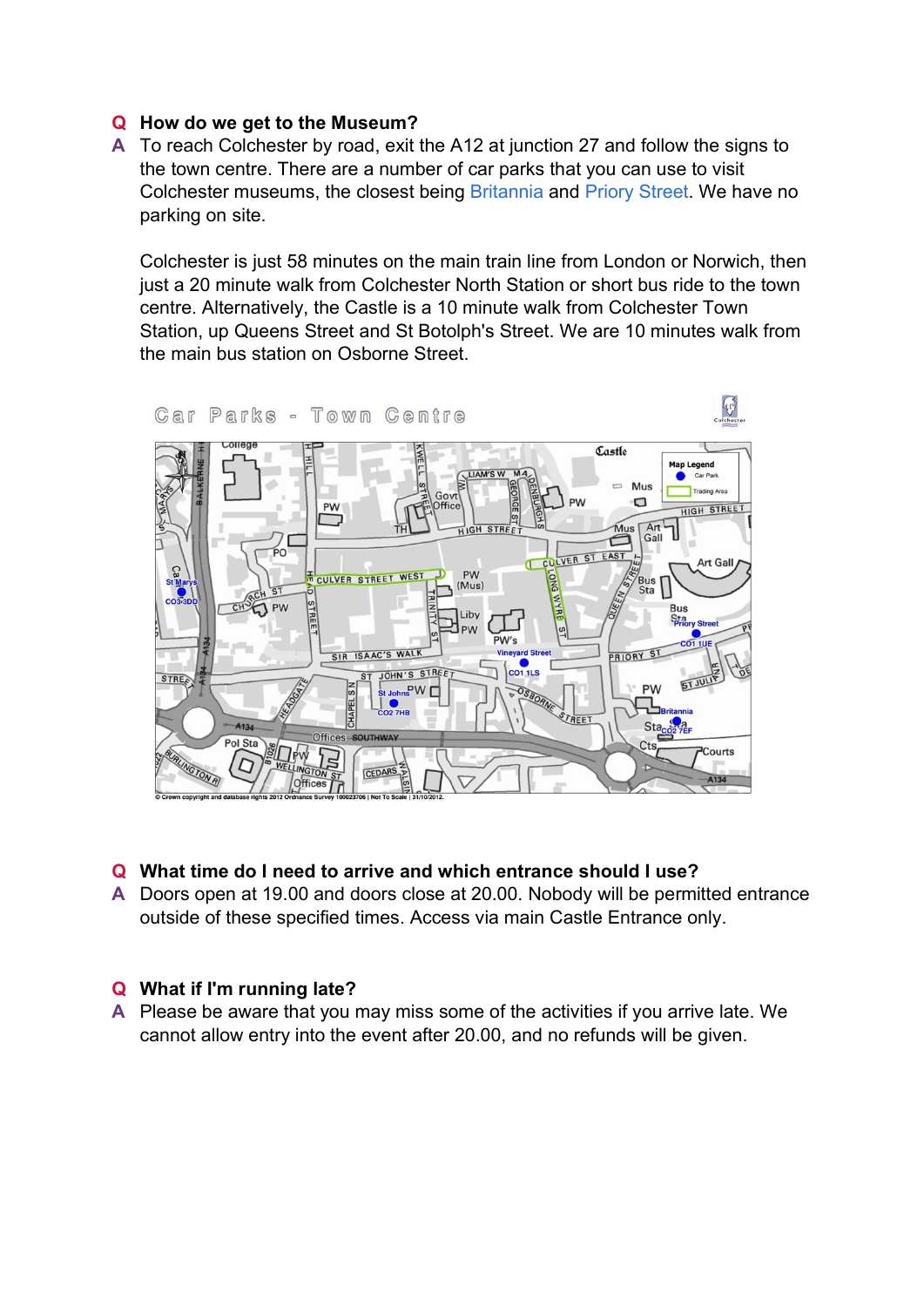## Q What is the schedule for the event?

| 19:00           | Doors open, registration and camp set-up |
|-----------------|------------------------------------------|
| 19:30           | Welcome briefing at the Castle Model     |
| 19:45           | Activity                                 |
| 20:30           | Snack / Break                            |
| 20:45           | Activity                                 |
| 21:30           | Snack / Break                            |
| 21:45           | Activity                                 |
| $22:30 - 23:00$ | Prepare for bedtime                      |
| 23:00           | Lights out                               |
| 7:00            | Wake up                                  |
| 7:30            | Self-serve breakfast                     |
| 8:30            | Doors open for Museum exit               |
| 9:00            | Museum closed for cleaning               |

# Q Where will I sleep?

A You will sleep in the spaces selected at the time of booking. Please note that bookings for 'Public spaces' are in the open spaces of the museum galleries, so you will be sharing the galleries with other families.

#### Q What are the sleeping arrangements for boys and girls?

A Sleeping will be mixed - visitors of both genders will sleep in the same areas.

Museum staff are on hand throughout the night to ensure everyone's safety and comfort. CCTV is in operation throughout the Museum.

#### Q Is there a cloakroom?

A There is no cloakroom available during the event and your belongings will be kept in the sleeping areas.

#### Q Can the adults bring alcohol?

A The consumption of alcohol is strictly forbidden. If Museum staff suspect you have been consuming alcohol, we have the right to search your bags. If you are caught with alcohol, the Museum Duty Manager will removed your party from the event immediately.

In extreme circumstances, anyone behaving inappropriately, for alcohol-related reasons or otherwise, may be ejected from the event at the discretion of the Museums Duty Manager.